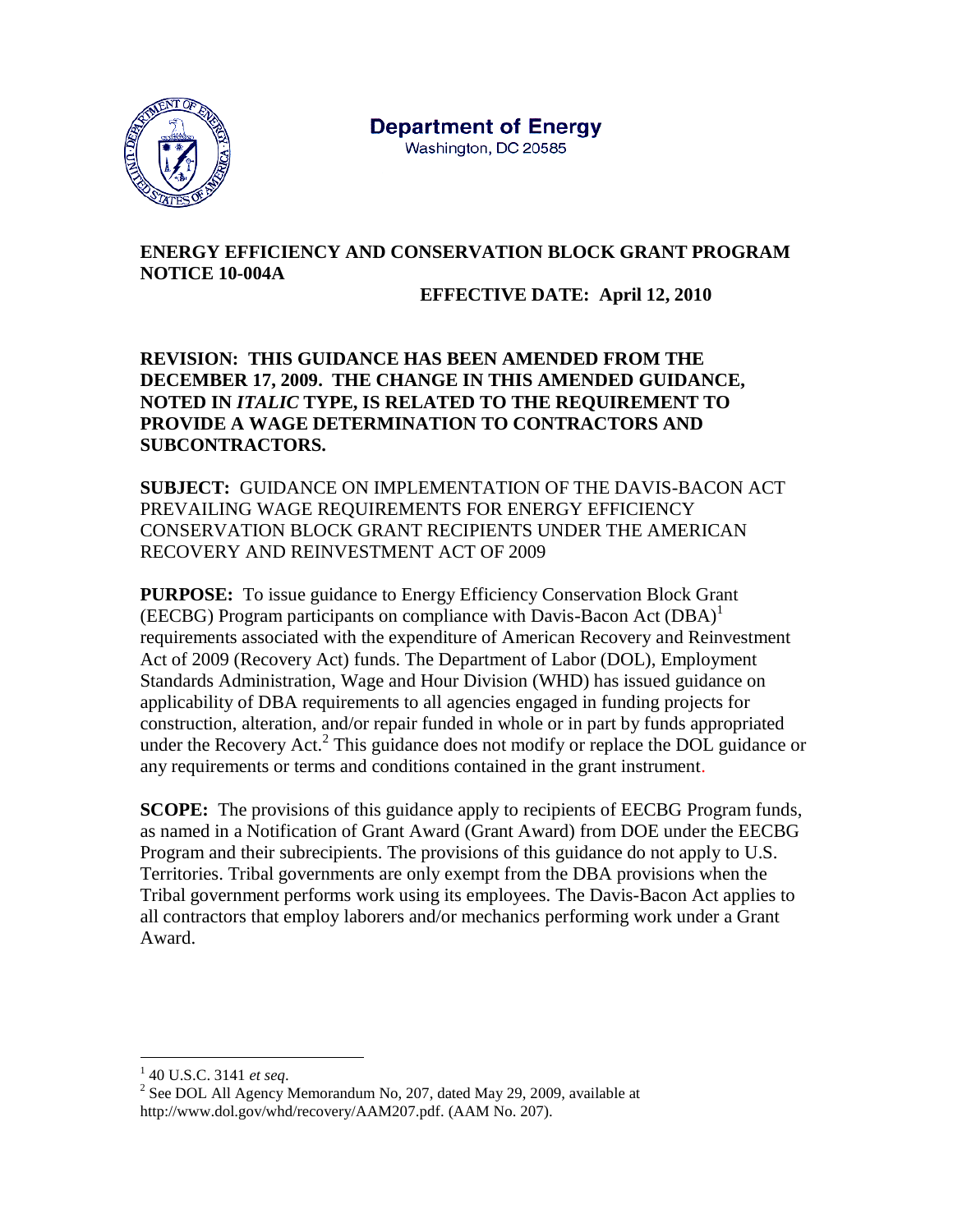**BACKGROUND: The Davis-Bacon Act** (DBA) is applicable to contracts of the United States<sup>3</sup> in excess of \$2,000<sup>4</sup> for the construction, alteration, and/or repair (including painting and decorating)<sup>5</sup> of public buildings or public works. The DBA requires all contractors and subcontractors to pay laborers and mechanics employed on a covered contract wages and fringe benefits determined by the Secretary of Labor to be prevailing for corresponding classes of employees engaged on similar projects in the locality. In numerous additional laws, Congress has specifically required adherence to DBA prevailing wage requirements where they might not otherwise be applicable.

On February 17, 2009, President Obama signed the American Recovery and Reinvestment Act (Recovery Act) to jumpstart the economy by saving and creating jobs, and to foster energy efficiency efforts and achieve other goals.<sup>6</sup> Section 1606 of the Recovery Act specifically requires that all laborers and mechanics employed by contractors and subcontractors on any project "funded directly by or assisted in whole or in part by" Recovery Act funds be paid prevailing wages as determined by the Secretary of Labor.<sup>7</sup>

Accordingly, contractors and subcontractors must ensure that any laborers and mechanics<sup>8</sup> employed on projects funded or assisted in whole or in part by Recovery Act funds are paid prevailing wages as determined by the Secretary of Labor for construction, alteration, and/or repair (including painting and decorating). All recipients, grantees, and subgrantees, with the exception of State and local governments that use their own employees to perform this work, must also pay their own employees performing the work of laborers and mechanics the DBA prevailing wage rate. If the entity receiving Recovery Act assistance for such projects contracts out the work, it must ensure that the DBA requirements flow down to the entities that employ the laborers and mechanics to do the work.<sup>9</sup>

### **Contract Clauses**

 $\overline{a}$ 

On projects where DBA prevailing wage requirements must be paid, the requirements set out in the DOL regulations at 29 CFR Parts 1, 3, and 5 are applicable. In accordance with 29 CFR Part 1, Federal agencies directly contracting for projects or providing assistance

<sup>&</sup>lt;sup>3</sup> This includes the District of Columbia. For applicability of the Davis-Bacon Act to government agencies, such as states, under Section 1606 of the Recovery Act, see the DOL Advisory Letter to DOE (Advisory Letter) at http://www.dol.gov/whd/recovery/AdvisoryLetterDOE.pdf, page 2.

<sup>&</sup>lt;sup>4</sup> The \$2,000 threshold for coverage pertains to the amount of the prime contract, not to the amount of individual subcontracts. If the covered prime contract exceeds \$2,000, all work on the project is covered.  $<sup>5</sup>$  These work activities are defined at 29 CFR Part 5.2(k).</sup>

<sup>&</sup>lt;sup>6</sup> See [http://www.recovery.gov/?q=content/our-mission.](http://www.recovery.gov/?q=content/our-mission)

<sup>&</sup>lt;sup>7</sup> For the text of the Davis-Bacon provision in Section 1606, see AAM No. 207, page 2 and the Advisory Letter, page 2.

<sup>&</sup>lt;sup>8</sup> Apprentice and trainees may be paid at less than the DBA prevailing wage rate if the requirements set forth in 29 CFR Part  $5.5(a)(4)$  are met.

<sup>9</sup> *See* Advisory Letter page 2.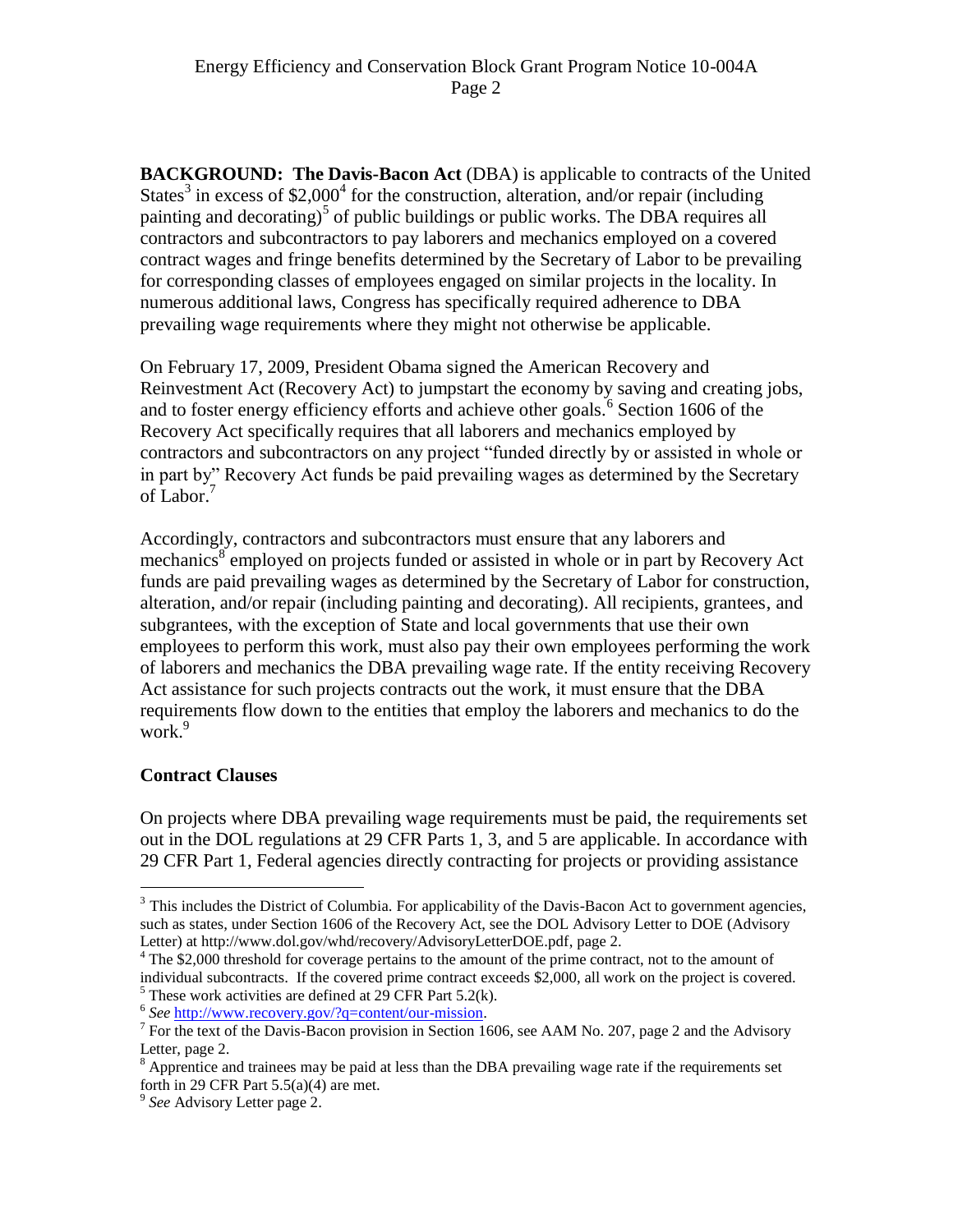#### Energy Efficiency and Conservation Block Grant Program Notice 10-004A Page 2

under the Recovery Act to other entities for such projects must include the DBA contract clauses in their solicitations, assistance agreements, and the resulting contracts and grants, and must require that those requirements flow down to any contracts or subcontracts for the performance of the work.<sup>10</sup> As a consequence of the required DBA contract clauses, the recipient of the Recovery Act funds is responsible for the compliance by its subgrantees, contractors, and their subcontractors.<sup>11</sup>

DOE is responsible for ensuring that the applicable wage determinations are included in solicitations, assistance agreements, and the resulting contracts and grants. EECBG Program projects using Recovery Act funds must incorporate the most current DOL Wage Determination(s) as found at http://www.wdol.gov/Index.aspx for the worker classifications applicable to the work being performed by employees or contractors. Please also note that the rates posted at the DOL site are minimums.

Grantees/subgrantees and contractors must attach the applicable wage determinations to the solicitation, assistance agreement, and resulting contract or grant. *A grantee or subgrantee and contractors/subcontractors contracting out work on a covered project must also attach the applicable wage determination(s) to the solicitation and resulting contract or grant.*

If an ongoing construction project that was awarded prior to the Recovery Act or that was not assisted or funded in whole or part by Recovery Act funds later receives Recovery Act funding, the agency will insert the appropriate wage determination(s) in relevant contracts and federal assistance agreements effective as of the date the Recovery Act funding is approved for use on the project. The wage determinations must thereafter be included in any contracts or subcontracts for the DBA-covered work. Projects that are already subject to the DBA labor standards would not require application of a new Davis-Bacon wage determination upon receipt of Recovery Act funding unless the funding is for work not contemplated under the existing contract for construction.

### **Payroll Records**

 $\overline{a}$ 

In addition, Grantees/subgrantees and contractors/subcontractors on these projects funded or assisted in whole or part by Recovery Act funds shall maintain payrolls and basic records relating to payroll during the course of the work and preserve them for a period of three years thereafter for all laborers and mechanics working on the project, or as designated in the grant document.<sup>12</sup> **They must also ensure that all laborers and mechanics on a project funded or assisted in whole or part with Recovery Act funds** 

<sup>&</sup>lt;sup>10</sup> See DOE Acquisition and Financial Assistance Guide for the American Recovery and Reinvestment Act of 2009, version 2.1a, Attachment 3 at: [http://management.energy.gov/policy\\_guidance/1672.htm](http://management.energy.gov/policy_guidance/1672.htm)

<sup>11</sup>*See* 29 CFR Part 5.5(a)(6) (making prime contractor responsible for lower-tier contractor compliance).

<sup>&</sup>lt;sup>12</sup> See 29 CFR Part  $5.5(a)(3)(i)$  for the payroll and record-keeping requirements, including a list of the required contents of the records and for additional record-keeping requirements.